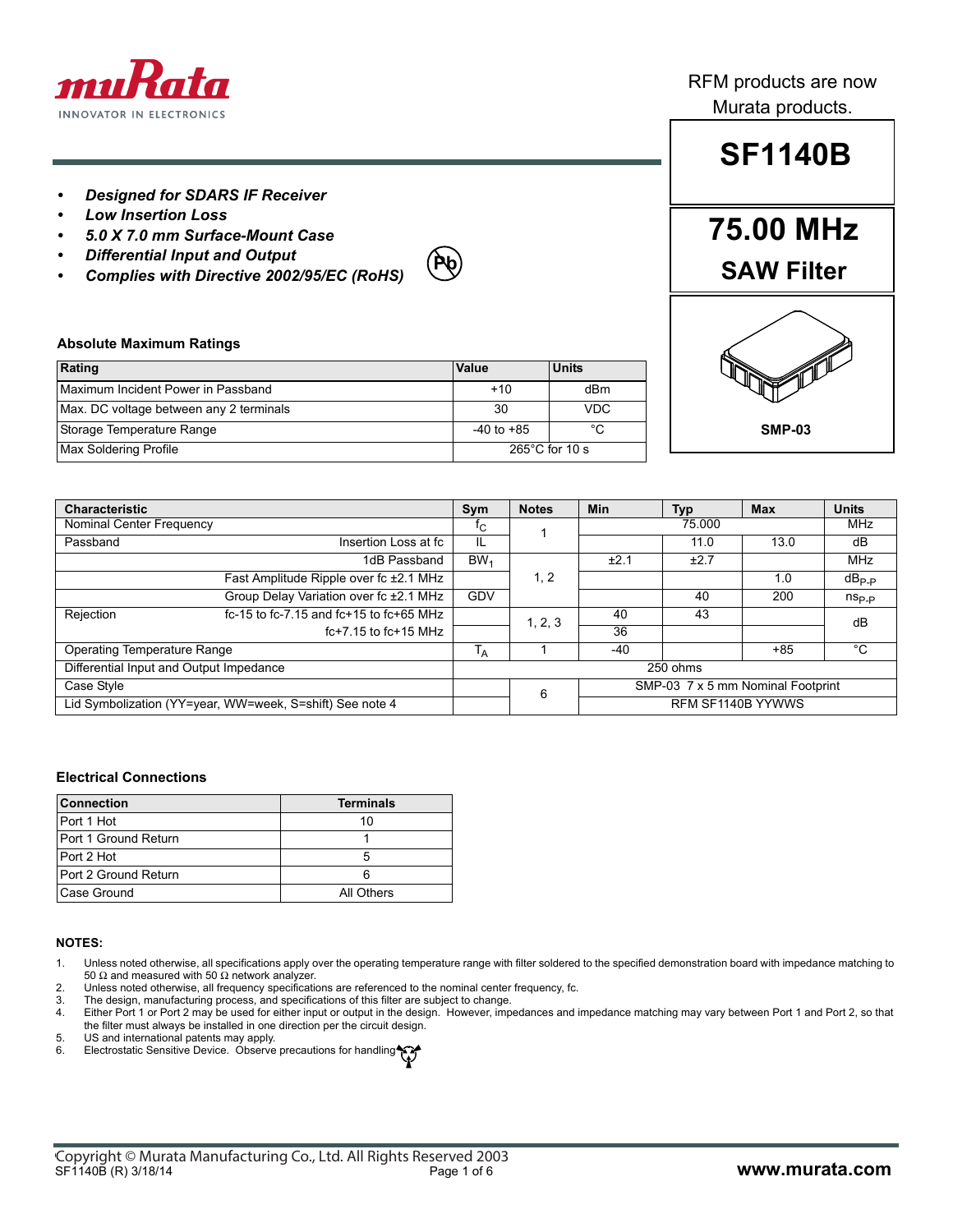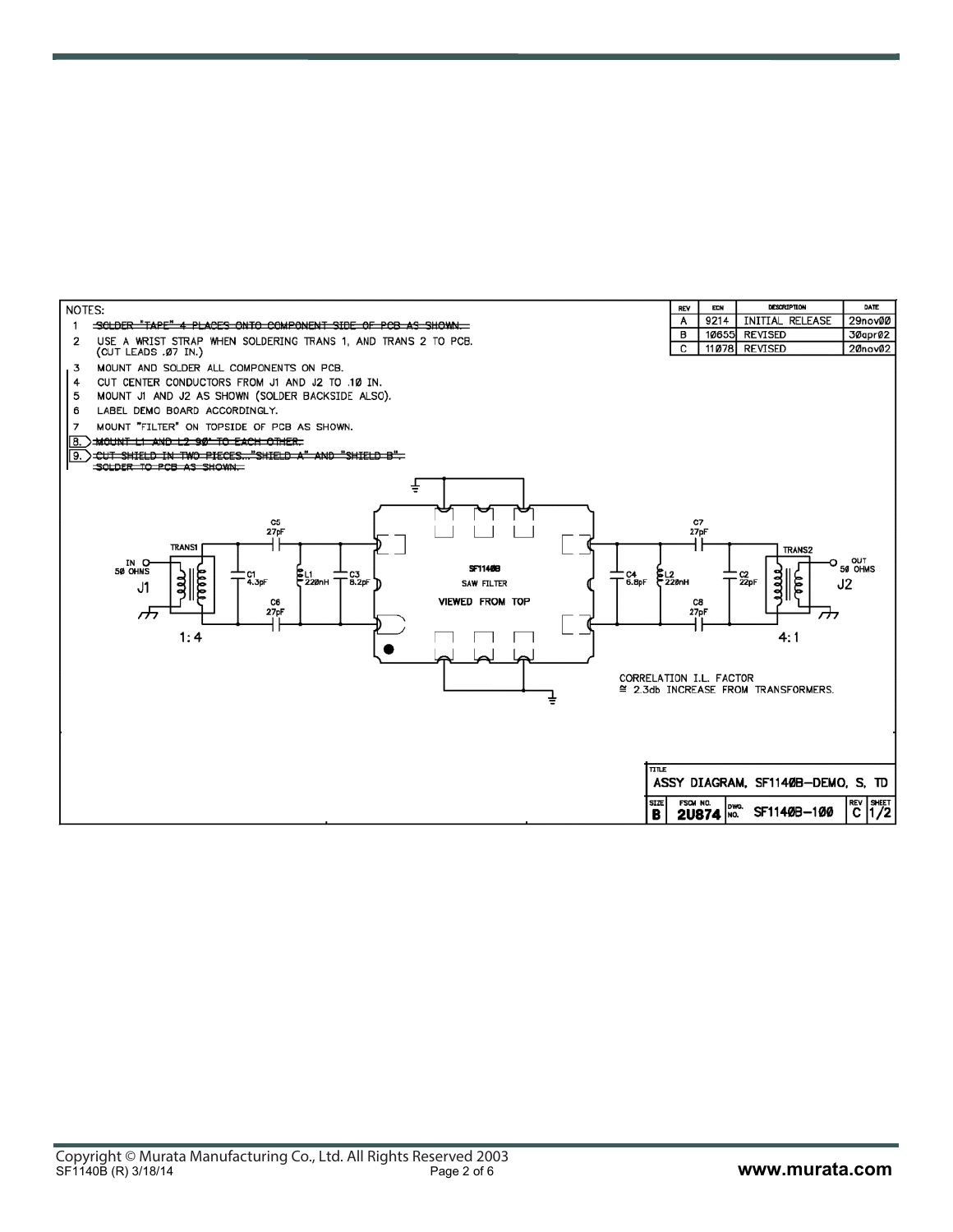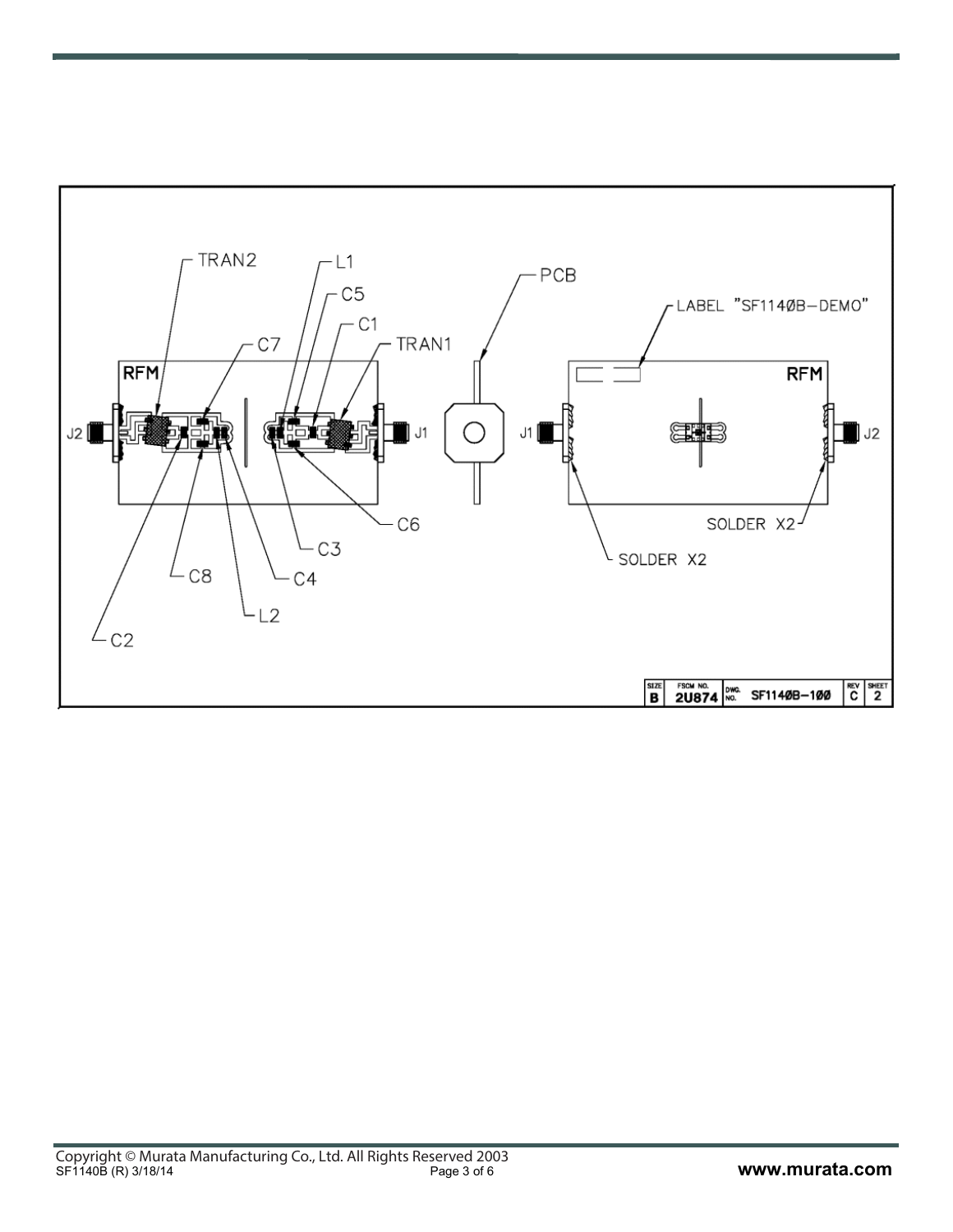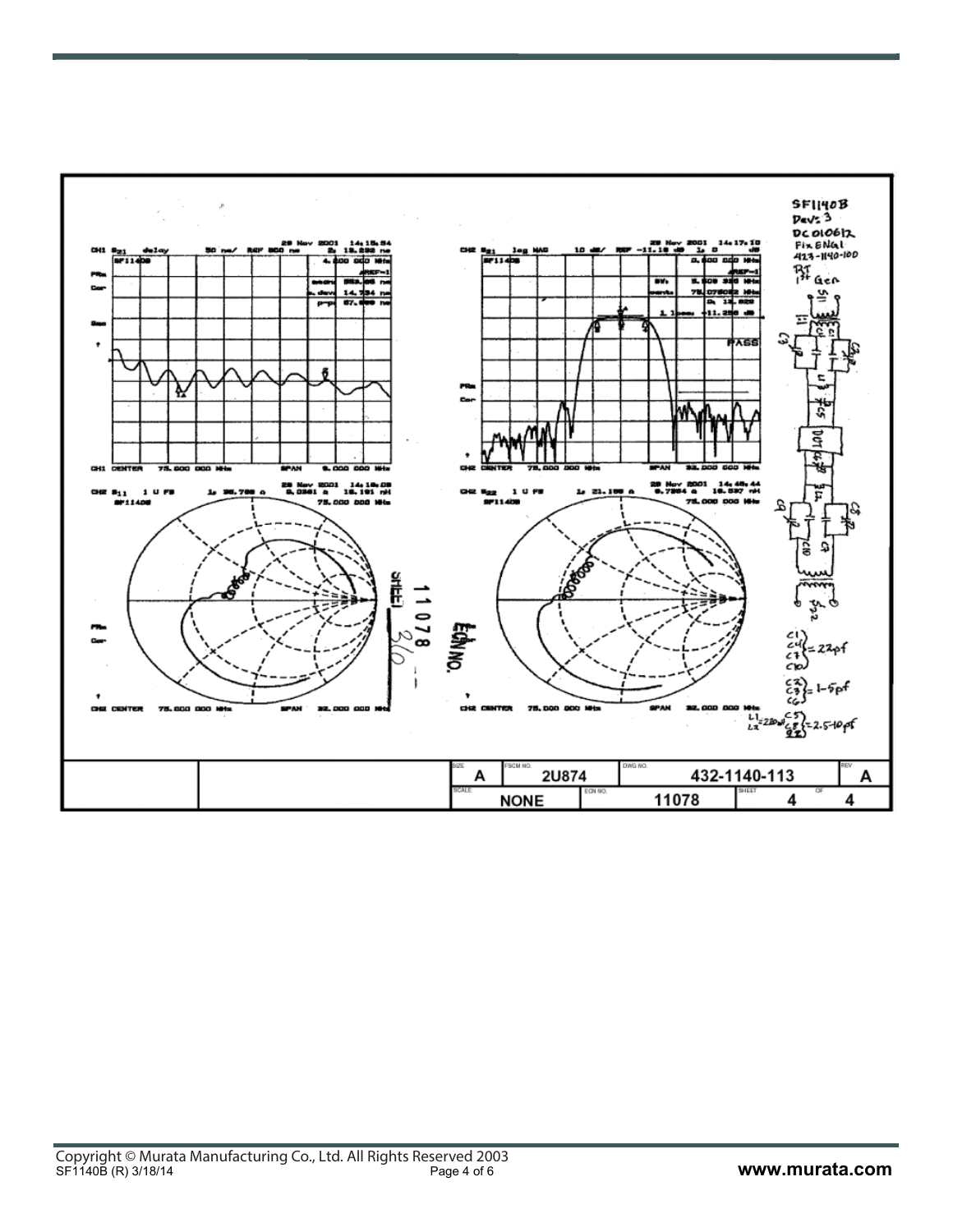### **Tape and Reel Specifications**



| "R"<br><b>Nominal Size</b> |             | <b>Quantity Per Reel</b> |
|----------------------------|-------------|--------------------------|
| <b>Inches</b>              | millimeters |                          |
|                            | 178         | 500                      |
| 13                         | 330         | 2000                     |



**20.2 2.0**

| <b>Carrier Tape Dimensions</b> |                  | <b>Tolerance</b> |
|--------------------------------|------------------|------------------|
| Αo                             | 5.5 mm           | $± 0.1$ mm       |
| Bo                             | $7.5 \text{ mm}$ | $± 0.1$ mm       |
| Κo                             | $2.0$ mm         | ± 0.1mm          |
| <b>Pitch</b>                   | 8.0 mm           | ± 0.1mm          |
| W                              | 16.0 mm          | ± 0.2mm          |



COVER TAPE SIZE

Ko

COVER TAPE

 $Bo -$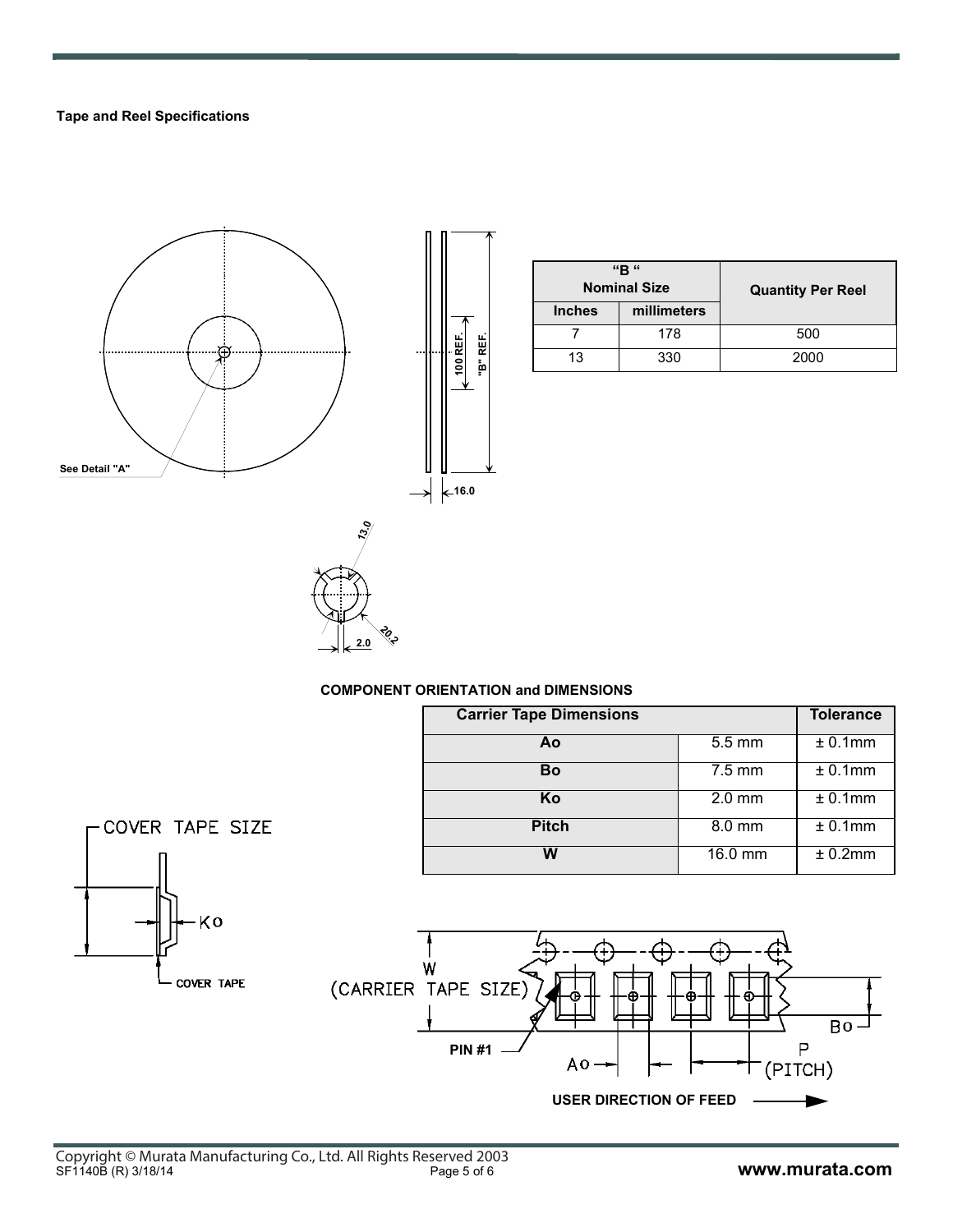## **SMP-03 Case**

### **10-Terminal Ceramic Surface-Mount Case 7 x 5 mm Nominal Footprint**



**Recommended PCB Footprint**



| <b>Case Dimensions</b>                         |  |                                                      |                               |                  |                  |                                                   |            |  |
|------------------------------------------------|--|------------------------------------------------------|-------------------------------|------------------|------------------|---------------------------------------------------|------------|--|
| <b>Dimension</b>                               |  | mm                                                   |                               |                  |                  | <b>Inches</b>                                     |            |  |
|                                                |  | <b>Min</b>                                           | <b>Nom</b>                    | <b>Max</b>       | <b>Min</b>       | <b>Nom</b>                                        | <b>Max</b> |  |
| A                                              |  | 6.80                                                 | 7.00                          | 7 20             | 0.268            | 0.276                                             | 0.283      |  |
| B                                              |  | 4.80                                                 | 5.00                          | 5.20             | 0.189            | 0.197                                             | 0.205      |  |
| C                                              |  |                                                      | 1.65                          | 2.00             |                  | 0.065                                             | 0.079      |  |
| D                                              |  | .47                                                  | 0.60                          | .73              | 0.019            | 0.024                                             | 0.029      |  |
| Е                                              |  | 2.41                                                 | 2.54                          | 2.67             | 0.095            | 0.100                                             | 0.105      |  |
| н                                              |  | 0.87                                                 | 1 <sub>0</sub>                | 1.13             | 0.034            | 0.039                                             | 0.044      |  |
| J                                              |  | 4.87                                                 | 5.00                          | 5.13             | 0.192            | 0.197                                             | 0.202      |  |
| K                                              |  | 2.87                                                 | 3.00                          | 3.13             | 0.113            | 0.118                                             | 0.123      |  |
| P                                              |  | 1.14                                                 | 1.27                          | 1.40             | 0.045            | 0.050                                             | 0.055      |  |
|                                                |  |                                                      |                               | <b>Materials</b> |                  |                                                   |            |  |
| Solder Pad                                     |  |                                                      |                               |                  |                  | Au plating 30 - 60 ulnches (76.2-152 uM) over 80- |            |  |
| Termination                                    |  |                                                      | 200 ulnches (203-508 uM) Ni.  |                  |                  |                                                   |            |  |
| Lid                                            |  | Fe-Ni-Co Alloy Electroless Nickel Plate (8-11% Phos- |                               |                  |                  |                                                   |            |  |
|                                                |  |                                                      | phorus) 100-200 ulnches Thick |                  |                  |                                                   |            |  |
| Body<br>Al <sub>2</sub> O <sub>3</sub> Ceramic |  |                                                      |                               |                  |                  |                                                   |            |  |
| Pb Free                                        |  |                                                      |                               |                  |                  |                                                   |            |  |
| <b>Electrical Connections</b>                  |  |                                                      |                               |                  |                  |                                                   |            |  |
| <b>Connection</b>                              |  |                                                      |                               |                  | <b>Terminals</b> |                                                   |            |  |
| Port 1                                         |  | Input or Return                                      |                               |                  |                  | 10                                                |            |  |
|                                                |  | Return or Input                                      |                               |                  |                  | 1                                                 |            |  |
| Port 2                                         |  | Output or Return                                     |                               |                  |                  | 5                                                 |            |  |
|                                                |  | <b>Return or Output</b>                              | 6                             |                  |                  |                                                   |            |  |
| Ground                                         |  |                                                      |                               |                  | All others       |                                                   |            |  |
| <b>Single Ended Operation</b>                  |  |                                                      |                               |                  | Return is ground |                                                   |            |  |
| <b>Differential Operation</b>                  |  |                                                      |                               |                  | Return is hot    |                                                   |            |  |
|                                                |  |                                                      |                               |                  |                  |                                                   |            |  |